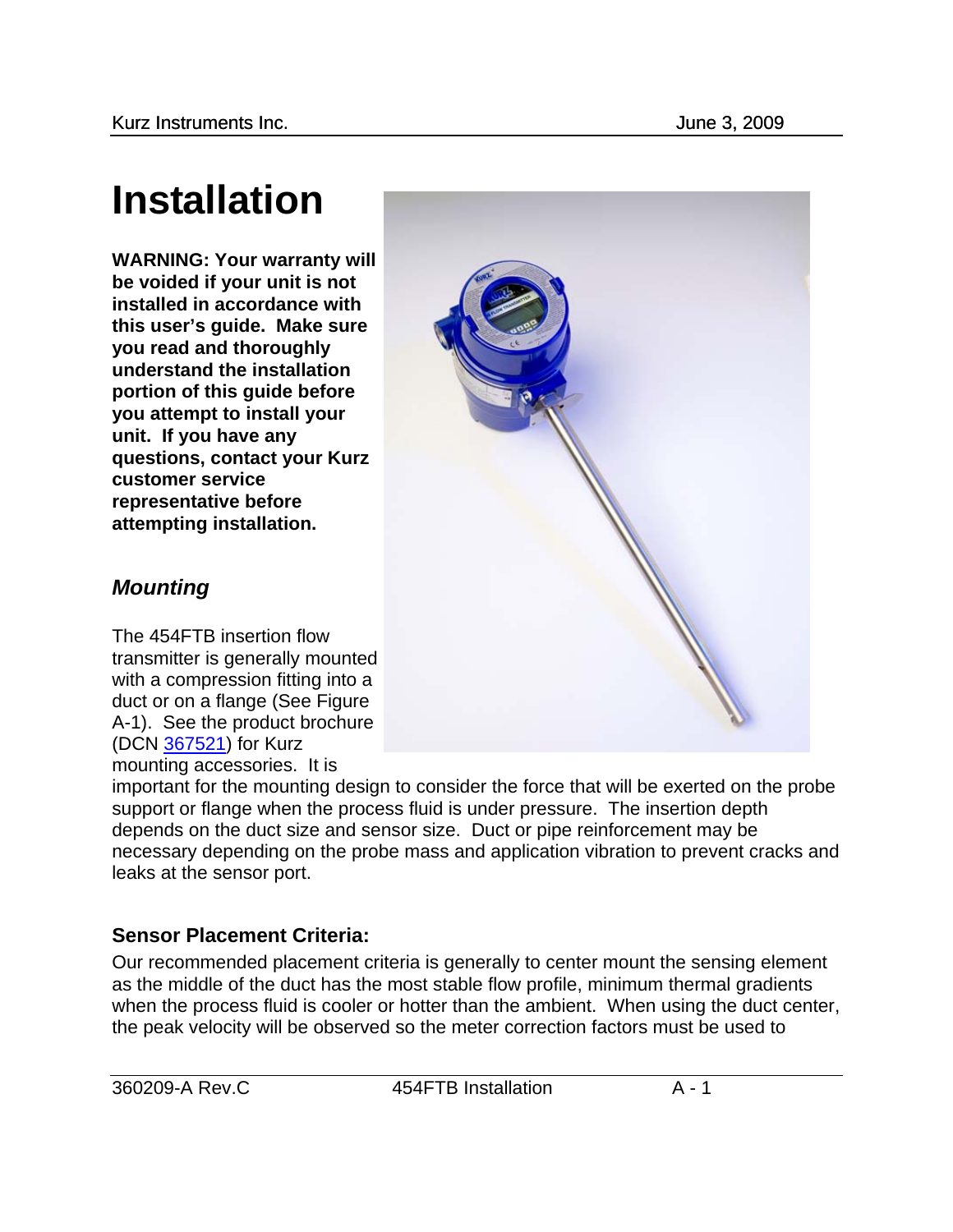reduce this observe peak velocity to the true duct average. Establishing the correction factors is discussed in the field calibration section of the manual.

Sensor placement, things to watch out for:

- If the process being monitored has moving valves or other flow profile disturbances you should keep your distance from them to obtain the best performance. About 30 duct diameters are needed to have the profile within about 1% of a long run velocity profile based on a single sensor velocity measurement. Less length is needed for multi-point arrays like the K-BAR.
- When the dew point is close to your operation temperature, and/or you have a saturated gas in un-insulated ducting and condensation occurs on the walls, do not mount the sensor pointing in a downward angle. Pointing the sensor up or horizontal will prevent condensation from reaching the sensor element and causing false high flow readings as the heated element evaporates the condensate.
	- Locating a sensor at the inlet of a fan which is pulling ambient air can result in extra sensor cleaning schedules to remove dirt build up. The fan inlet will tend to be below atmospheric pressure and when the humidity is near 100% there will be condensation formed at these locations. The condensate will allow dirt to stick to the sensor more than in the absence of condensate. Moisture vapor (humidity less than 100%) which is dissolved in the air simply contributes to the total mass flow measured by the sensor. A discussion of the wet vs. dry flow in Air and converting between them are in the Kurz technical report 364018.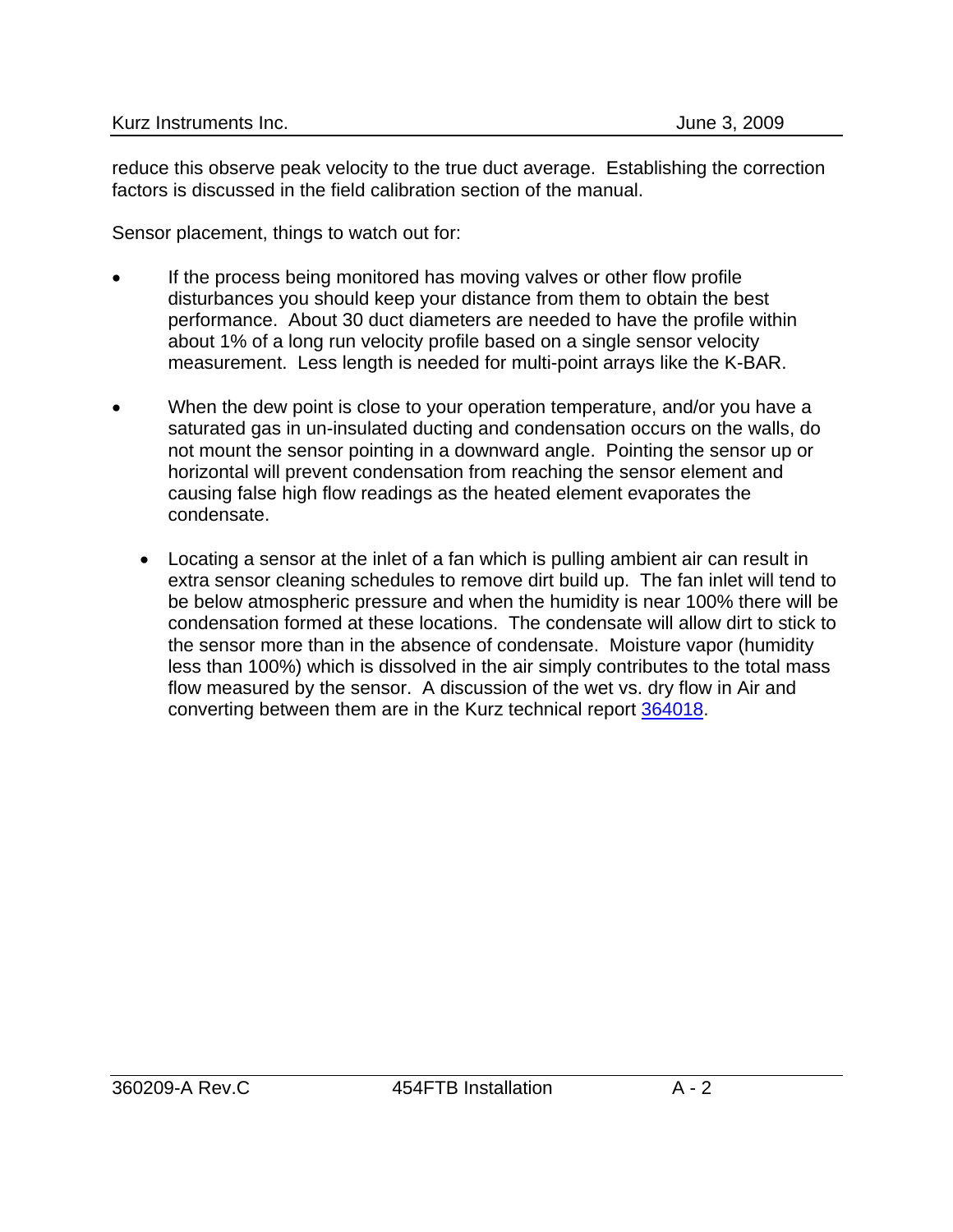

Figure A-1 Model 454FT installation with compression fitting.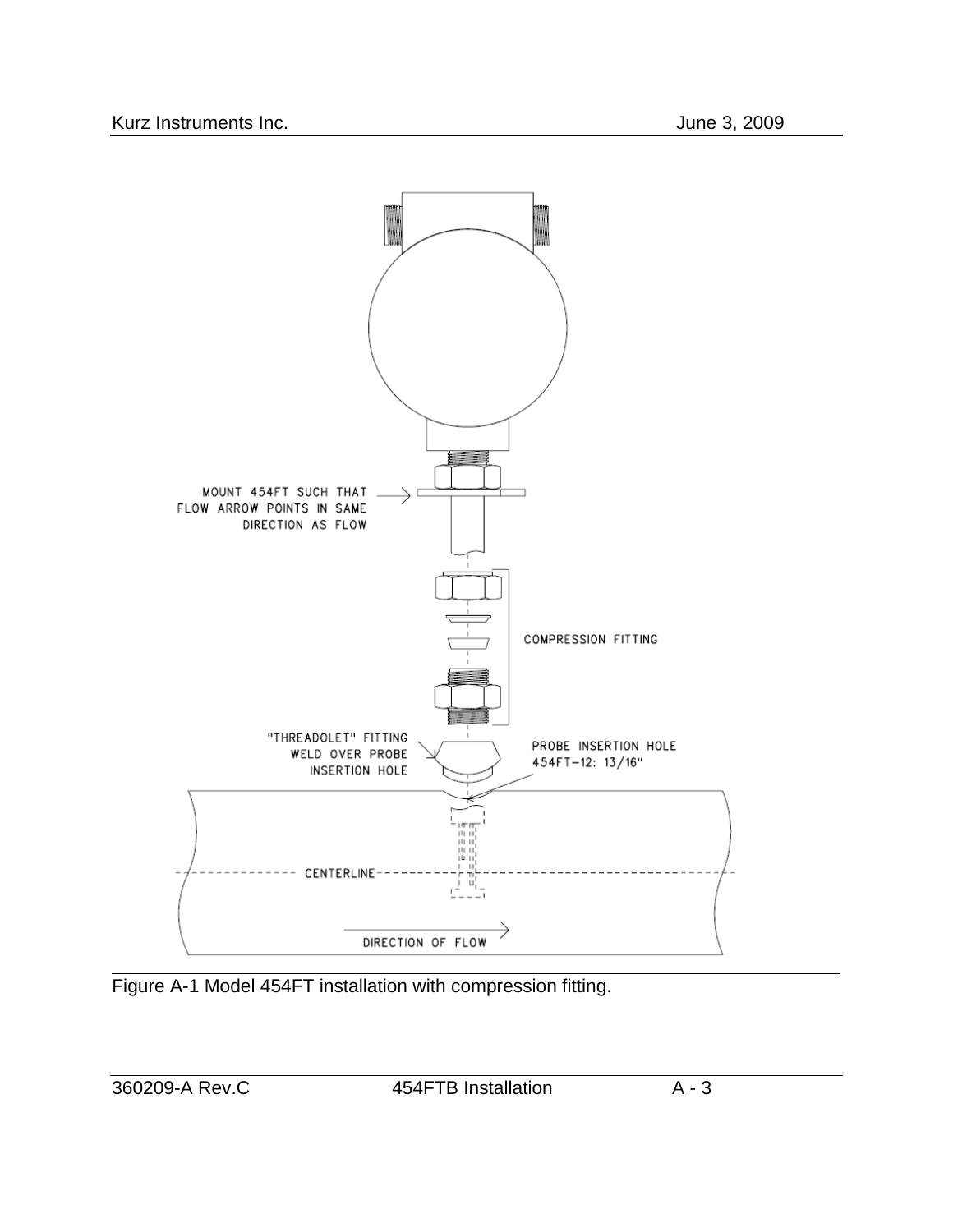#### Kurz Instruments Inc. **All and Struments Inc.** All and Struments of the Struments of the Struments of the Struments of the Struments of the Struments of the Struments of the Struments of the Struments of the Struments of t



Figure A-2. Location of major components

1. ¾" FNPT Sensor support port (TA or Transmitter Attached version)

Conduit or cable port (TS or transmitter separate version)

- 2. Backlit 2x16 LCD and 20 key button interface
- 3. ¾" FNPT signal and power conduit ports.
- 4. Safety Label and Product ID tag.
- 5. Main I/O wiring terminal block for sensor, power, RS-485 and 4-20 mA outputs, TB1
- 6. AC power input. 85 to 265 VAC 50/60 Hz. 1 phase.
- 7. Power indicator: Green LED, right side of TB1
- 8. USB mini-B connector
- 9. Optional hardware, AI, DO, DI, Purge valve, I/O connector TB6
- 10. External and internal ground lug locations. Shielded wire pig-tail termination location.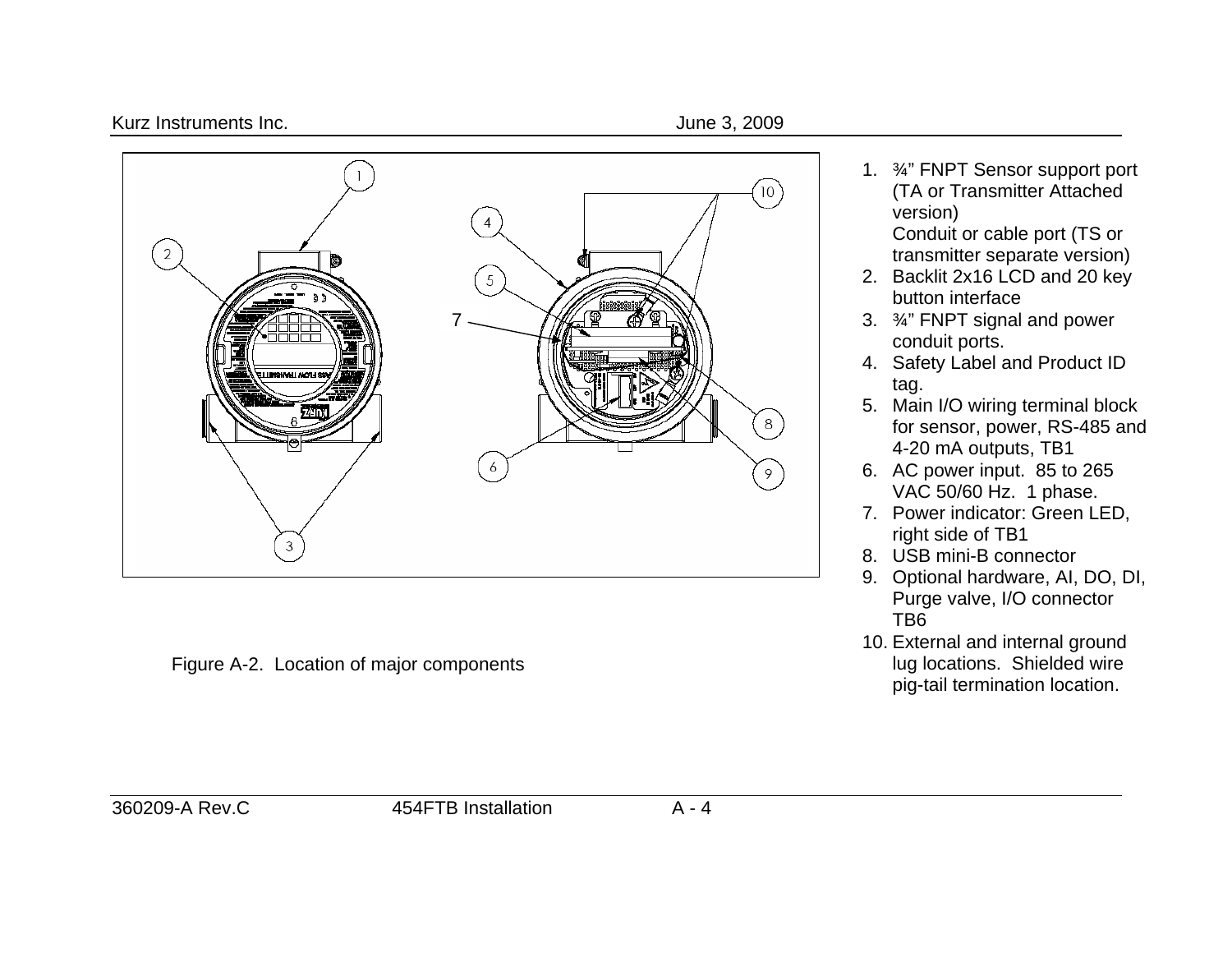#### *Electronics Head Orientation*

The electronics head is provided in two standard orientations compared to the sensor flow arrow or flow direction. When looking at the display and the flow is to the right, this is the normal configuration (see figure A-1) and flowing to the left is reverse. This option is selected in the model part number when the unit is ordered.

*Rotating the head in the field can damage the sensor wires and result in a loose connection which results in water leakage or other warrantee and hazardous area safety violations.* 

#### *TS Version*

For transmitter separate versions (TS) there are two enclosure groups. The sensor enclosure mounts as described above and contains just a sensor wire terminal board.

Sensor Wires



Figure A-3. Sensor electronics enclosure and sensor J-box with covers removed

The electronics enclosure contains the sensor control board, optional AC power supply and LCD/keypad and is mounted via the pipe nipple as shown in Figure A-4. Two U clamps around the pipe nipple to a metal mounting adaptor (Optional Kurz part #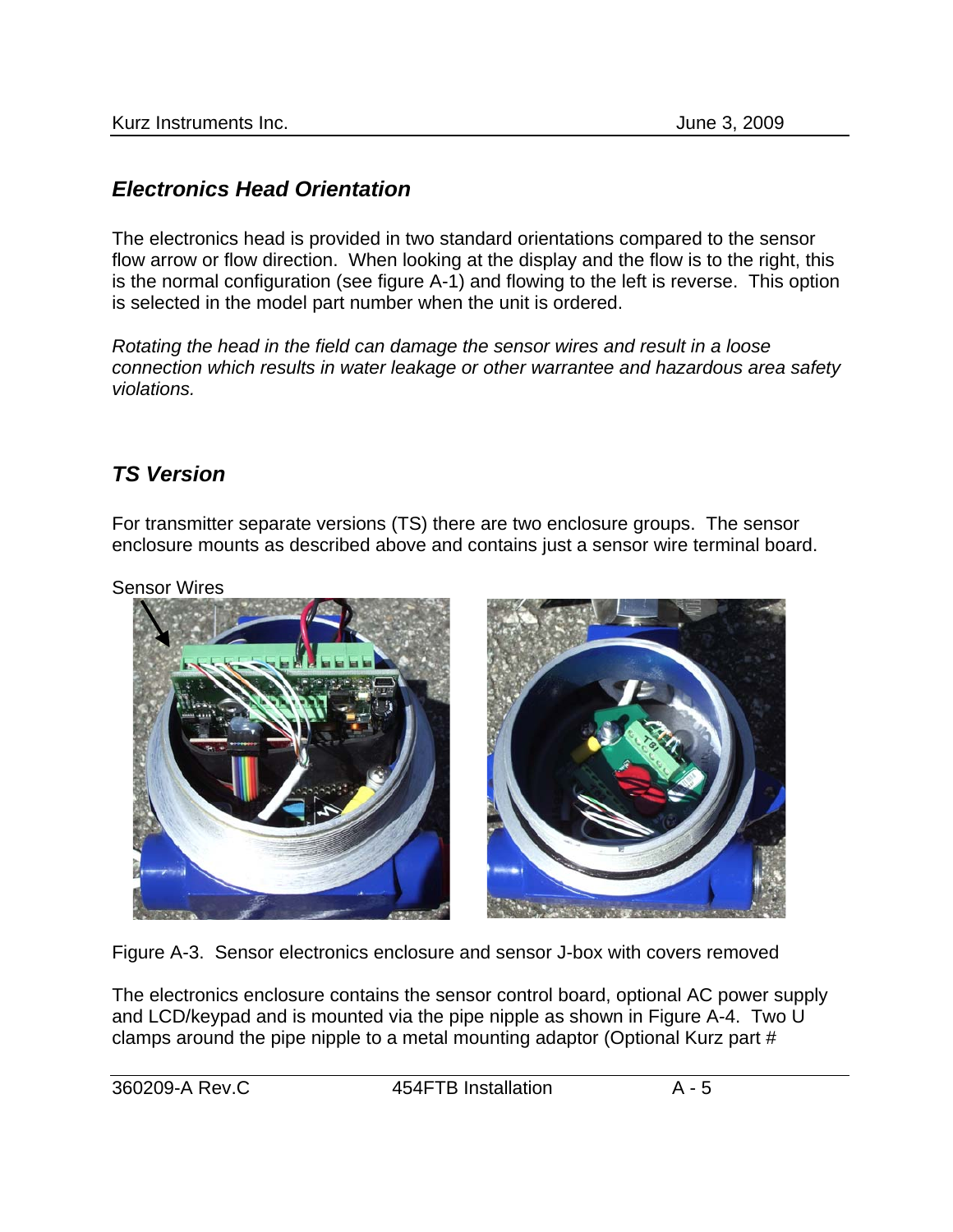#### Kurz Instruments Inc. **All and Struments Inc.** All and Struments Inc. **June 3, 2009**

700494-) frame or pipe stand are sufficient. It is important to know that the sensor serial number must be matched with the same serial number electronics unit. These two parts are not interchangeable unless the electronics configuration file is matched with the sensor serial number.



Figure A-4. Examples of Unistrut and Pipe mounting of the TS configured electronics using the optional mounting kit, 700494-.

# *Field Wiring*

Proper wiring installation of the MFT B-Series flow transmitters may include some or all the flowing issues:

- Safety Grounding and Explosion-Proof enclosure connections.
- Water ingress protection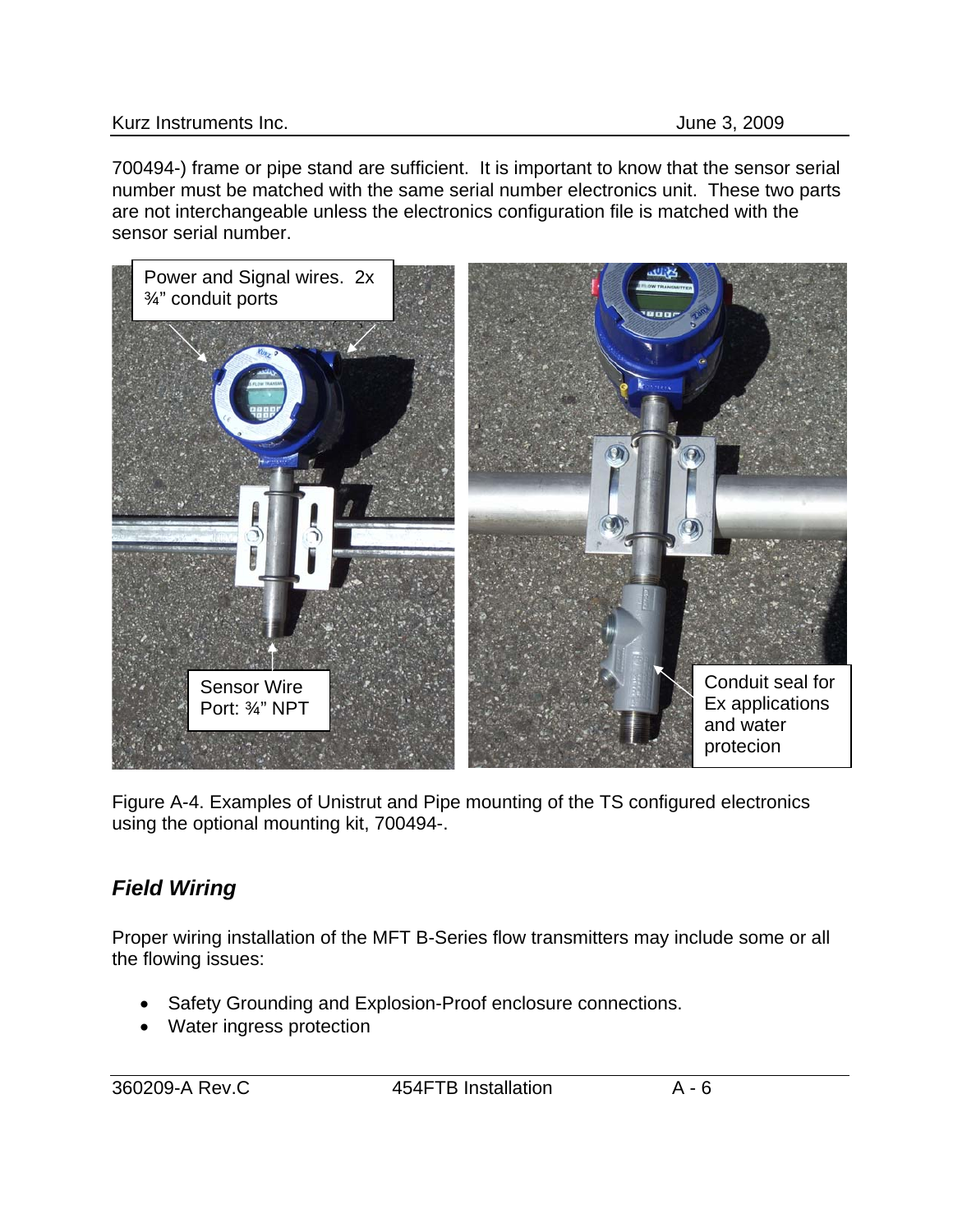- DC or AC power requirements and connection.
- Analog Output configuration and wiring of the 4-20 mA signals.
- Discrete Alarms
- Purge sensor air solenoid
- Zero/Mid/Span daily drift test (EPA 40 CFR part 60 or 75 support)
- Serial Digital Interface
- 5-wire sensor connection for the TS configuration
- Clip-on Ferrite for all signal wires if not in shielded conduit
- Flex service connection to sensor probe support.

*Please read the complete text of the sections and study the wiring diagram examples which are relevant to your model before performing the installation.*

## *Safety*

To ensure compliance with General Safety requirements the metal enclosures must be grounded to minimize the chance of electrical shock. For Explosive Atmospheres, proper grounding minimizes the chance of sparks occurring, potential ignition sources, outside an enclosure at its mechanical interfaces if a fault current was to flow. Both internal and external grounds are available; see the wiring diagrams DCN 342038 and 342039.

For hazardous gas areas, wiring going into and out of the explosion-proof enclosures must be done through a conduit seal or cable gland rated for explosion-proof applications (Class 1 Div. 1 or Zone 1) attached directly to the enclosure. See Figure A-4. These seals are not needed for non-incendiary designs (Class 1 Div. 2 or Zone 2) except where extra protection from water damage is wanted.

#### **For hazardous areas it is important to not connect or disconnect any wiring when the circuits are energized, the resulting spark could cause ignition.**

Three 3/4" FNPT fittings are provided on the electronics enclosure. The one pointing out radially is used for the sensor probe support or its wiring in a TS configuration. The other two ports exiting opposite the sensor port are for power and signal wiring. One port is typically used for AC power and the other for the signal wires. DC powered models can use both ports for signal/power wiring. Consult your local electrical code for installation requirements.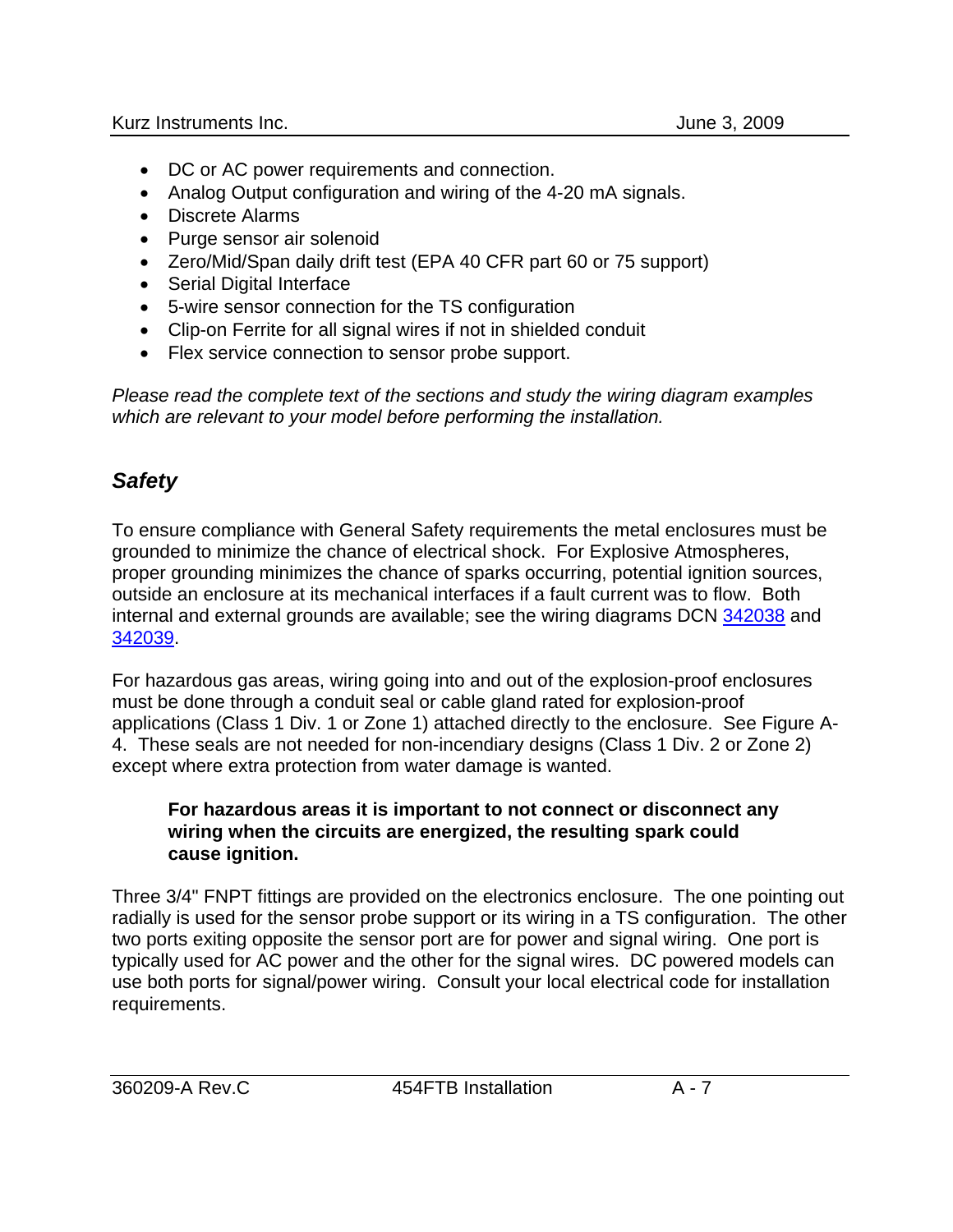#### <span id="page-7-0"></span>*Water Ingress Protection*

The leading cause of a malfunctioning flow transmitter is water penetration in to the sensor electronics or wiring terminals. The electronics enclosures have a NEMA 4X or IP66 rating but the transmitters are still subject to water damage if not properly installed and maintained.

Protective measures for keeping water out of the flow transmitter components.

- Installation of conduit seals (Ex type potting Y work well) near the enclosures on all ports.
- Most cable gland designs not only provide for shielded cable termination but an environmental seal against dirt and water.
- Routing of conduit or cable using a water loop and drain near the enclosure ports
- Keep the enclosure lids on tight using the supplied o-rings.
- Positive pressure dry purge air to the enclosure will keep condensation out (few PSI from a regulator).

Conformal coating of the circuit boards is standard but this only protects against condensation of trapped water vapor which forms from cooling inside the enclosures/conduit. Every 10 minutes a sensor and wiring leakage test is performed. This will set an alarm (Modbus, LCD and NE-43) when excessive leakage is observed.

## *Flex Wiring Connection for Sensor Inspections*

To support periodic and preventative maintenance, the sensor electrical connections should be done with extra cable or flex conduit length. This allows the sensor to be removed from the process for inspection and or cleaning without disconnecting the wiring. The transmitter attached (TA) versions have only power and 4-20 mA wires are being routed out and use standard electrical wring practice as shown in Figure A-5.

However, the trouble is maintaining the EMC requirements on the wiring at the same time. If we are using a transmitter separate (TS) version, the sensor is remote from its electronics, we must use an approved shielding method. The 5-wire sensor connections are described in a later section.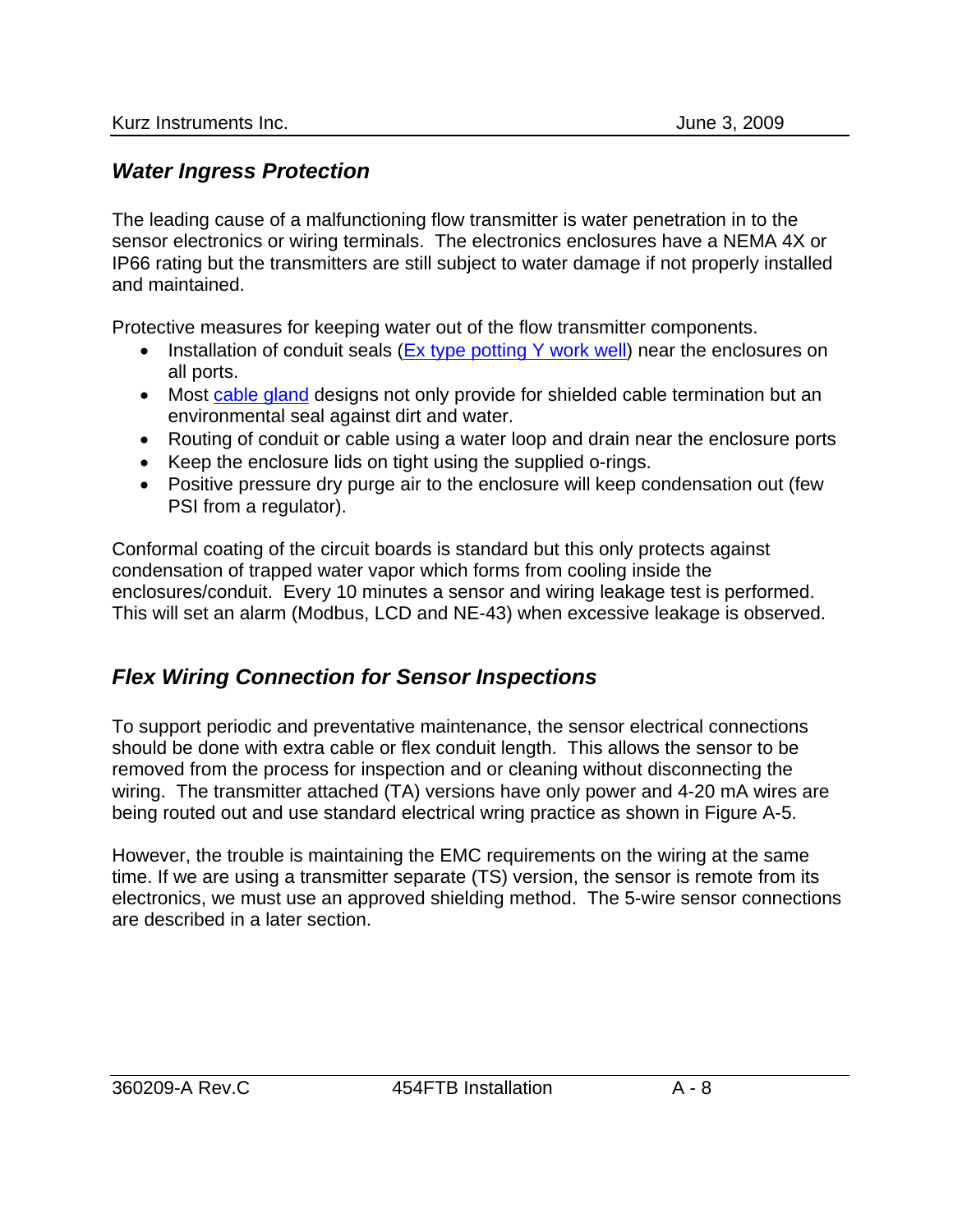

 Figure A-5. Flex sensor connection for service loop, TA version using Liquid Tight Conduit.

**Approved EMC** tight flexible, shielded electrical connections for the **TS 5-wire sensor** wiring

- Braid reinforced pneumatic hose; Hydraulic line hose
- Corrugated Stainless Steel tubing, with compression fitting at each end. Gas appliance flex fittings may be long enough and are available at local home improvement outlets.
- Braded Shielded cable with peripheral bonded shield cable glands



Figure A-6. Metal Braid Hydraulic Lines, corrugated gas appliance line and braided shielded cable all work well for EMC shielding of 5-wire sensor connections.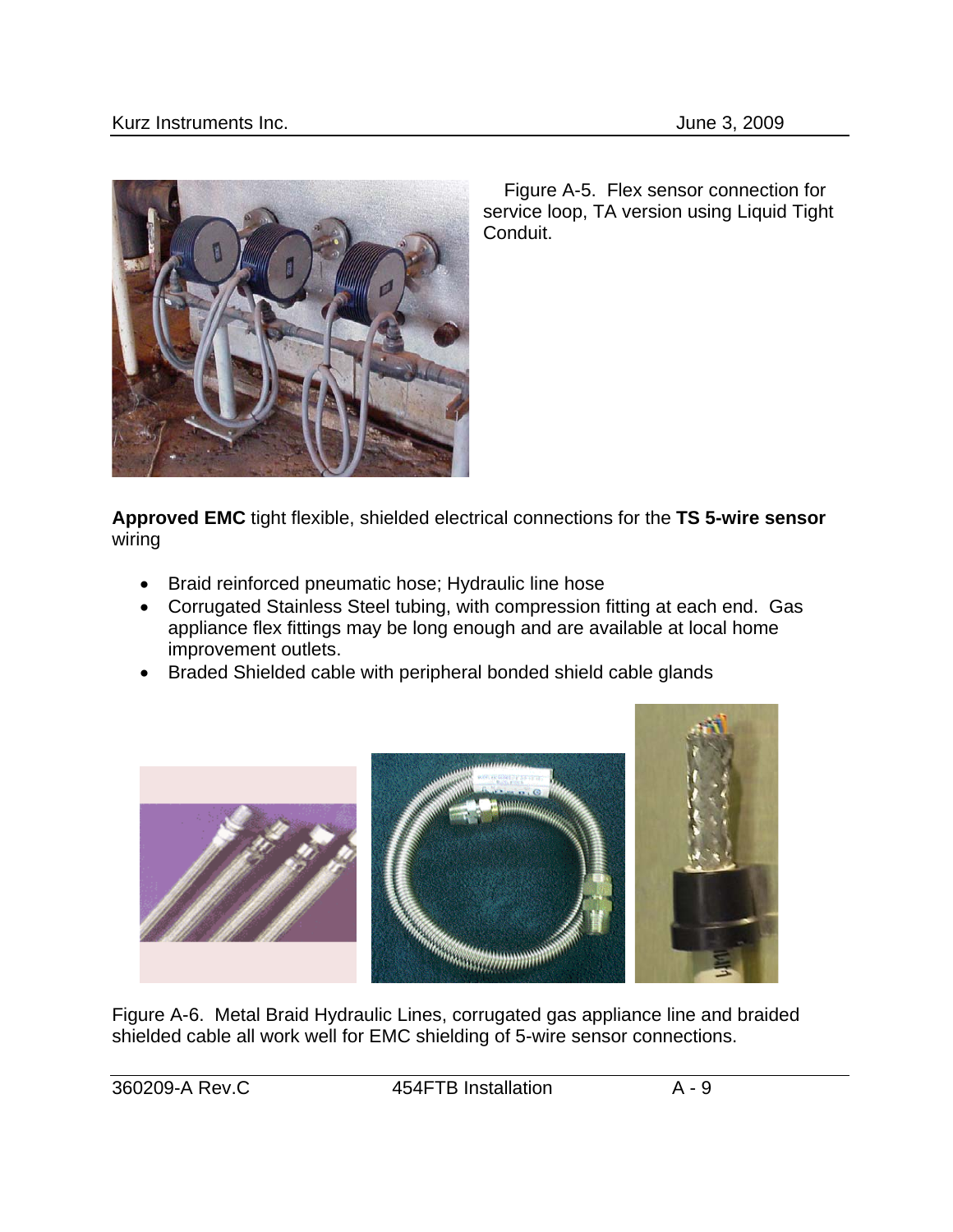**Do not** use Liquid tight Flex conduit for 5-wire sensor connections, shielding is not effective.

# *Typical Hook-Up Wiring Diagrams*

For both the AC & DC powered versions of the MFT B-Series, typical summarized wiring diagrams for most applications are available as defined in DCN 342038. This covers the TS and transmitter attached (TA) configurations. Examples for 4-20 mA connections and Modbus are shown along with the terminal definitions and cable wiring notes.

For the transmitter separated (TS) enclosure configuration, the 5-wire sensor connections must be made as shown in DCN 342039. The connection between the enclosure groups must be shielded to maintain the CE rating.

## *24 VDC Powered Flow Transmitters*

The 24 VDC power is a nominal voltage since all circuits have a regulated supply and will work between 18 and 30 VDC. You may also use an unregulated power supply with 50 to 60 Hz ripple as long as the instantaneous voltage is between 18 and 30 VDC.

Surge currents during sensor warm up could require up to 1 A and will fall off after it warms up in about 20 seconds. At no flow the current will be about 0.1 A and about 0.3 A for high flow rates (12,000 SFPM). The power is protected against reverse polarity so if no current flows or there is no output signal you may want to check the polarity against the wiring diagram, DCN 342038.

The flow transmitter is grounded. The 24 VDC power and 4-20 mA signal have MOVs (metal oxide varistors) to clamp voltage spikes going into the unit. These are 56 V nominal (voltage level at 1 mA) and do not conduct significant current below about +/- 36 VDC relative to ground. Consequently, the isolated 4-20 mA signals, alarms etc., can not have a significant common mode or bias voltage to prevent leakage currents on the MOVs, which can cause an error in the flow measurement if occurring on the 4-20 mA output.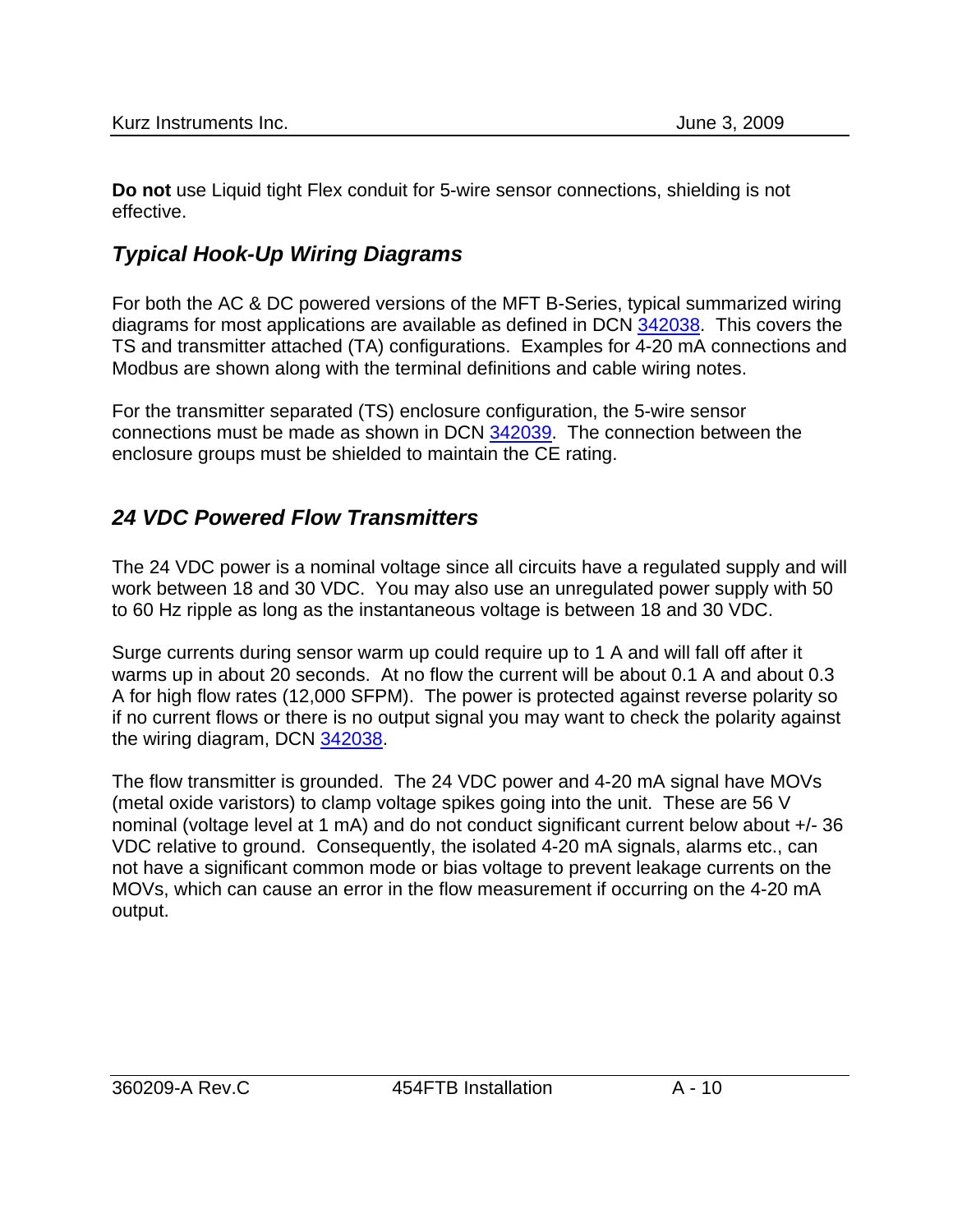

Figure A-7. DC and AC power connection.

# *AC Powered Units*

A universal input 85-265 VAC and 50-60 Hz supply generates a nominal 24 VDC to power the unit. The AC wiring uses one of the two ¾" conduit ports for the signal wiring. The AC powered units have a long pull tab attached to the plug so it is easy to remove the plug and connect the AC wiring with a 1/8" screw driver.



Figure A-8 AC power pull tab to be removed.

Discard the pull tab as the power wiring can be used to guide the plug in/out of the power supply.

These wires must be inside the plastic insulator sleeve to prevent the wires from catching in the threads of the explosion proof lid. The internal ground can be made via the AC power plug or a 10-32 stud on the PCB.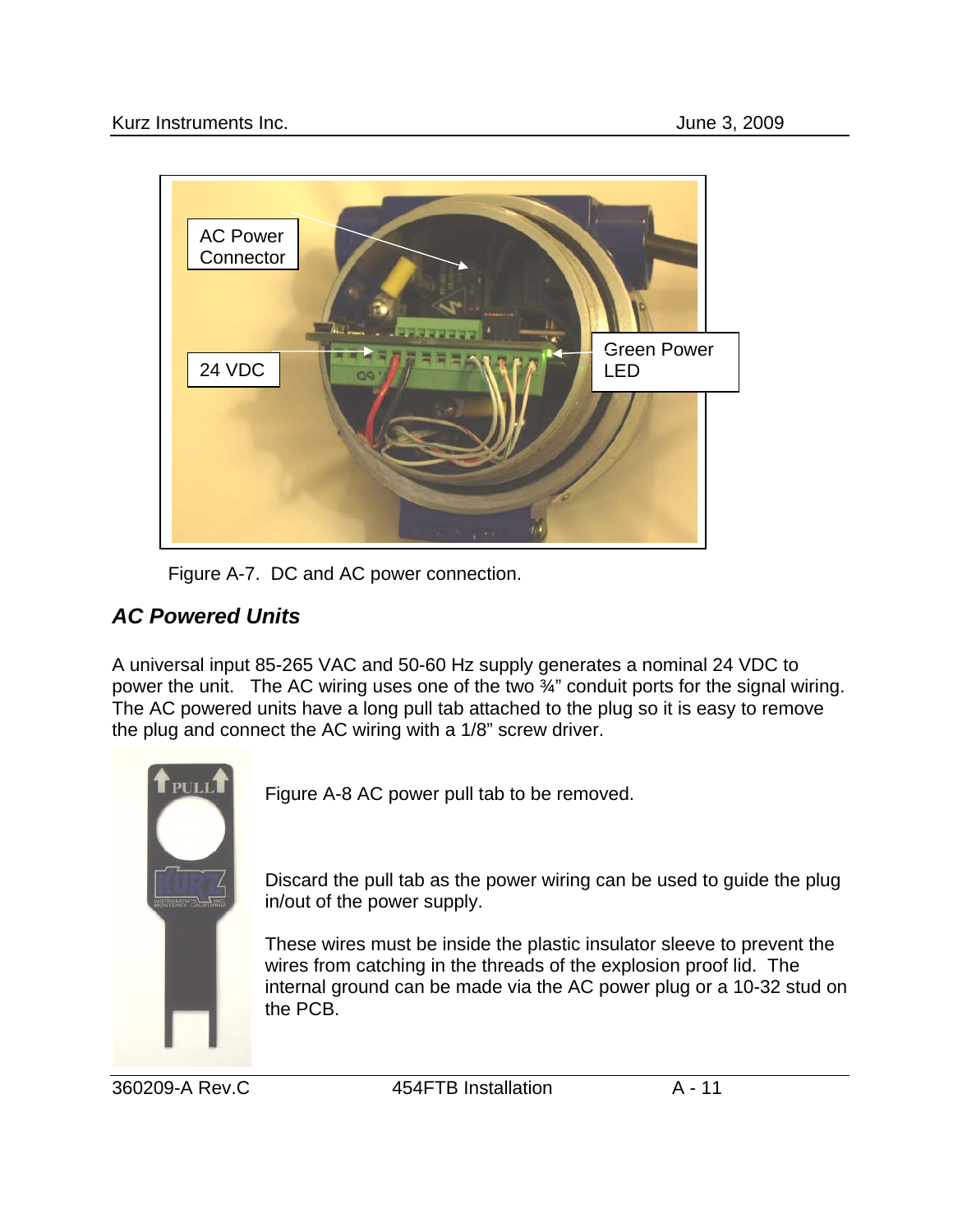There is no means of disconnecting power for this unit. You will need a disconnect per your local electrical code.

# *Analog Output*

**Loop powered wiring:** The 4-20 mA linear output is a loop powered isolated signal. The positive output terminal is diode protected against reverse voltage. The principle wiring diagrams for these are 342038 and 342039.

**Self powered wiring:** The output may be self-powered in the non-isolated mode by jumpering  $+24$  VDC to one of the two  $+4-20$  mA terminals. Then the 4-20 mA output would be taken from the 4-20 mA negative terminal to ground. A simplified AO wiring drawing or this mode of operation is shown in diagram 342045. To use it in the nonisolated mode, the receiving current should be sensed with an isolated input to avoid ground loop currents.

**AO capabilities:** The 4-20 mA circuit has an 11 VDC compliance at the full 20 mA current. So, on a 24 VDC 4-20 mA circuit, at least 11 VDC will be dropped across the 4- 20 mA output, the balance on the load resistor and wiring. For example, with a 250 ohm load, at 20 mA the voltage drop will be 5 V on the load resistor, 19 V across the 4-20 mA output or AO terminals. With higher voltage supplies, you have correspondingly higher load resistance available. As a loop-powered 4-20 mA output and a 24 VDC power supply, you can drive 600  $\Omega$  and still support the 21 mA NE-43 alarm. Do not exceed 36 VDC on the loop-powered interface or you may have leakage current from the protective MOVs causing an error in the measurement. In summary, a loop-powered configuration places a customer provided DC power source, the MFT B-Series output and load resistance(s) all in series.

**NE-43 alarm** support on the 4-20 mA signal is also provided. This means normal operation is clipped between 3.8 and 20.5 mA. Meter faults or sensor kickout are indicated with either a low or high alarm on the 4-20 mA output. See the diagnostic section for more information.

# *Clip-on Ferrite for all Signal Wires*

The I/O connections, 24 VDC, Modbus, analog outputs, or analog inputs (4-20 mA) must be clipped in a ferrite to meet the EMC specifications. Figure A-9 shows and example of this type of wiring.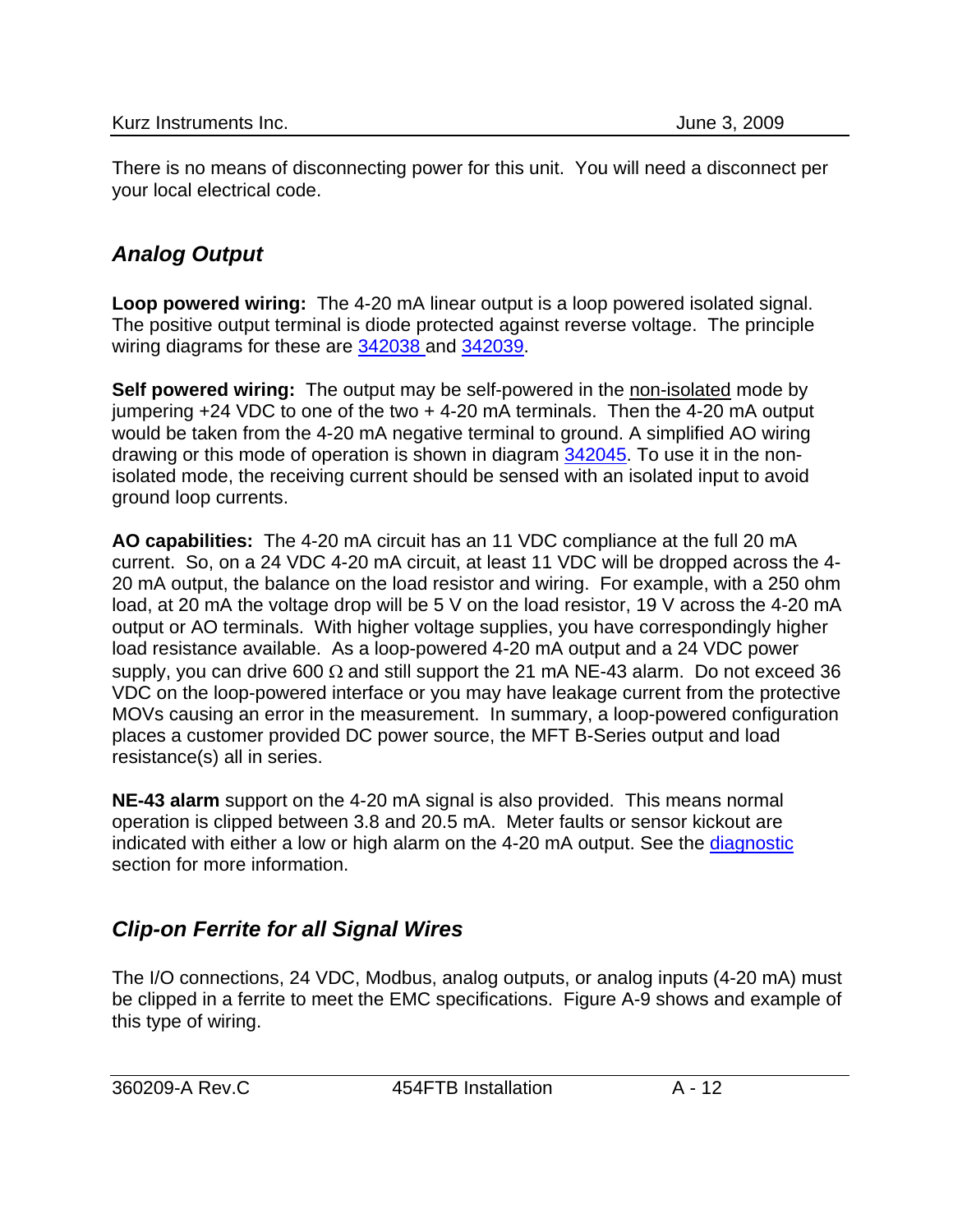

Figure A-9 Clip-on Ferrite for I/O wires to be CE compliant without proper cable or conduit shielding.

The exception for this is if the I/O wiring are in a multi-conductor braded shield cable with peripheral bonded termination or solid conduit (ridged or EMT). Liquid tight flex does not provide shielding.

One Ferrite kit ships with each meter. More can be purchased from Kurz as part number 600029- or from the following manufactures:

Steward 28A2024.0A2

Fair-rite: 0443164151:

Stock available from Kurz or Digi-Key Corporation [\(www.digikey.com](http://www.digikey.com/) )

# *Alarms*

The two optically coupled solid state relays (SSR), may be used for just about any flow logic you can think of, sensor error output, or totalizer mode pulses. Each SSR is rated for 0.5 A, 24 V AC/DC. As with the other I/O terminals, there are 48 V MOVs for surge protection on this device. You must not exceed 36 V to ground or you will cause leakage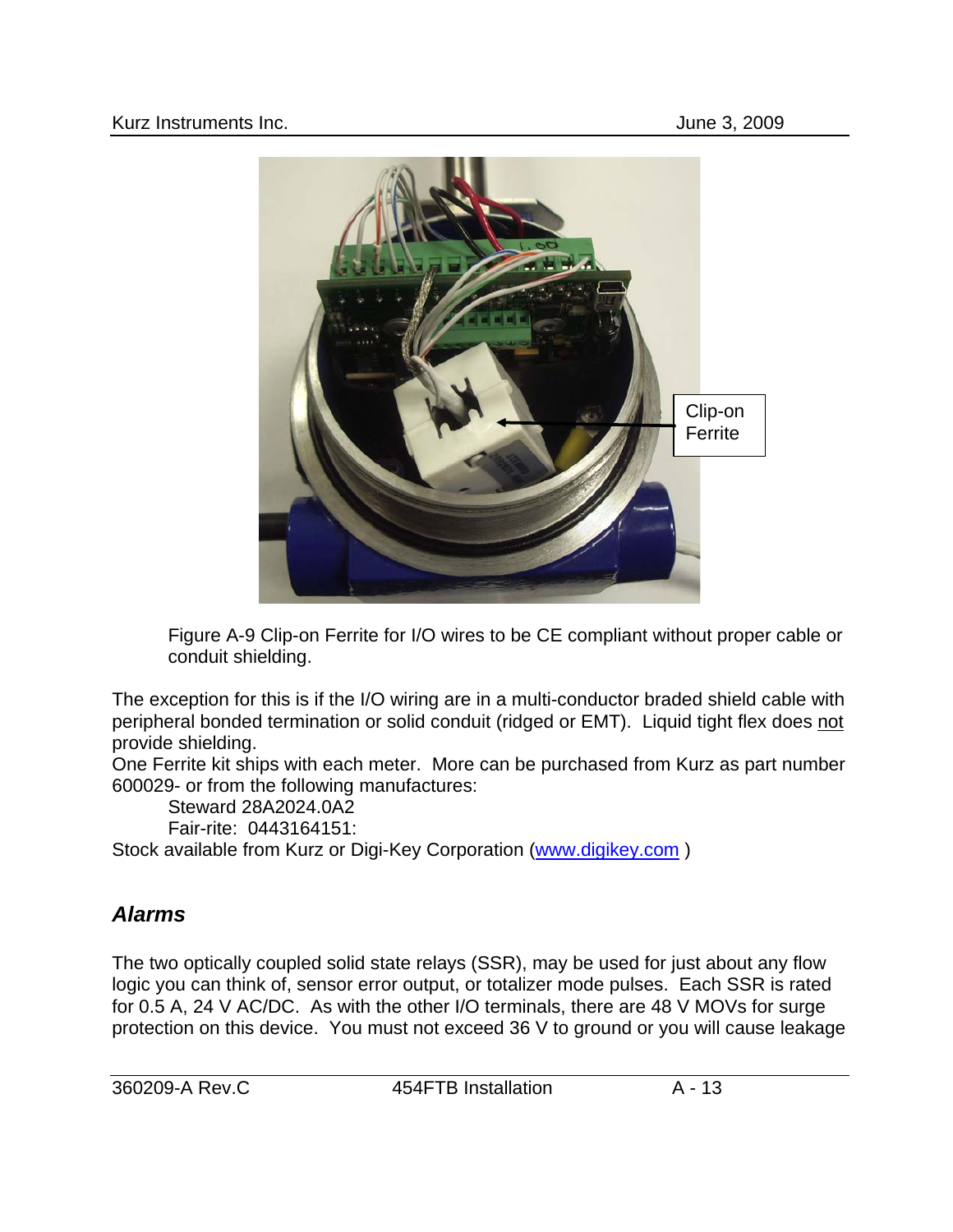and may overheat and damage the MOV which can fail in a short. Again, see the wiring diagram 342038 for the specific alarm terminals.

## *Serial Communications*

There are two independent serial ports on the MFT B-Series. A mini-type B USB connector with Kurz driver can act as a COM port to make "remote" terminal operations possible or the RS-485 port can be used for the Modbus protocol and multipoint communications. The USB port can be used in instead of the small LCD/keypad option to view data, configure the meter or extract diagnostic data. The upload or download of the meter configuration can be done on either the USB or Modbus port using the Kurz provided program KzComm. The advantage of the Modbus port is greatest when you have multiple meters on the bus allowing access to all of them from one location, your heated/cooled office or control room.

#### **USB**

Any terminal emulator program may be used to act as a remote terminal to the MFT B-Series. We recommend Tera Term and it works for all Windows versions (95 to Vista) Tera Term program is available on our CD manual or the internet at <http://ttssh2.sourceforge.jp/>Once the program is installed, you start Tera Term and select the communications port by selecting the Serial radio button and then choosing the port. Tera Term does not require the user to set the baud rate to 9600, data bits to 8, parity to none, stop bits to 1 and flow control to none. You can save this configuration for future recall if you like under the Setup, Save Setup menu.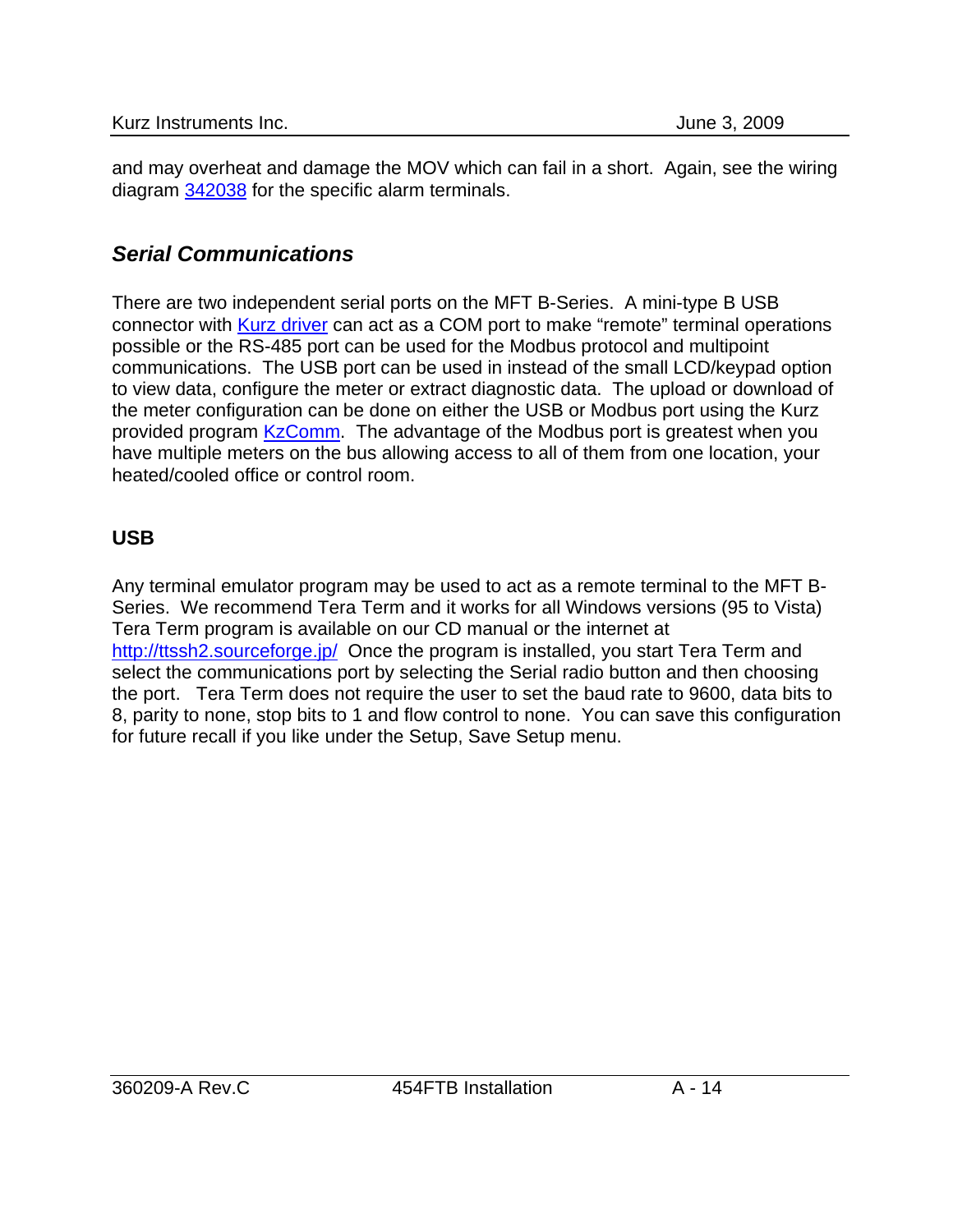#### Kurz Instruments Inc. **All and Struments Inc.** All and Struments Inc. **June 3, 2009**

| Tera Term - [disconnected] VT<br>Edit Setup Control Window Help<br>File<br>П | <b>Tera Term: New connection</b><br>$B$ $\times$                                                                                              | $\left\Vert \mathbf{0}\right\Vert$ $\left\Vert \mathbf{B}\right\Vert$ $\mathbf{L}% _{0}\left\Vert \mathbf{B}\right\Vert$<br>161<br>$\frac{1}{2}$ |
|------------------------------------------------------------------------------|-----------------------------------------------------------------------------------------------------------------------------------------------|--------------------------------------------------------------------------------------------------------------------------------------------------|
| ○ ТСР∕ІР                                                                     | Host: 192.168.1.3<br>$\sim$<br><b>√ History</b><br>TCP port#: 22<br>Service: Telnet<br>SSH SSH version: SSH2<br>O Other<br>Protocol: UNSPEC v |                                                                                                                                                  |
| ⊙ Serial                                                                     | Port: COM3: Kurz USB-HID -> COM device V<br>Cancel<br>OK<br>Help                                                                              |                                                                                                                                                  |

The program KzComm may also be used on the USB interface if you only need to save/print the configuration files, but it is not a terminal emulator for the LCD/keypad of the meter.

#### **RS-485/Modbus**

The RS-485 interface is half duplex and supports baud rates of 9600, 14400, 19200, 38400 and 57600. Wiring is a shielded twisted pair, two signal lines and one shield connection. The signal lines can be connected in any order provided the 485 bus is biased so the flow meter knows which signal is positive. See 342038 for a wiring example of this. A junction tee (see www.turck.com) between the network bus and instrument drop is recommended so instruments may be removed for service without interruption to the network bus.



Desk computers and laptops can interface to the RS-485 devices using a USB dongle converter. We recommend the industrial version from [EasySync,](http://www.easysync.co.uk/) available from Kurz (PN 700491) or the manufacture. This device is optically isolated, screw terminal interface with metal enclosure and status LEDs, with a biased bus allowing the auto-polarity detection to work.

EasySync's devices have a known issue with the Microsoft Windows Vista operating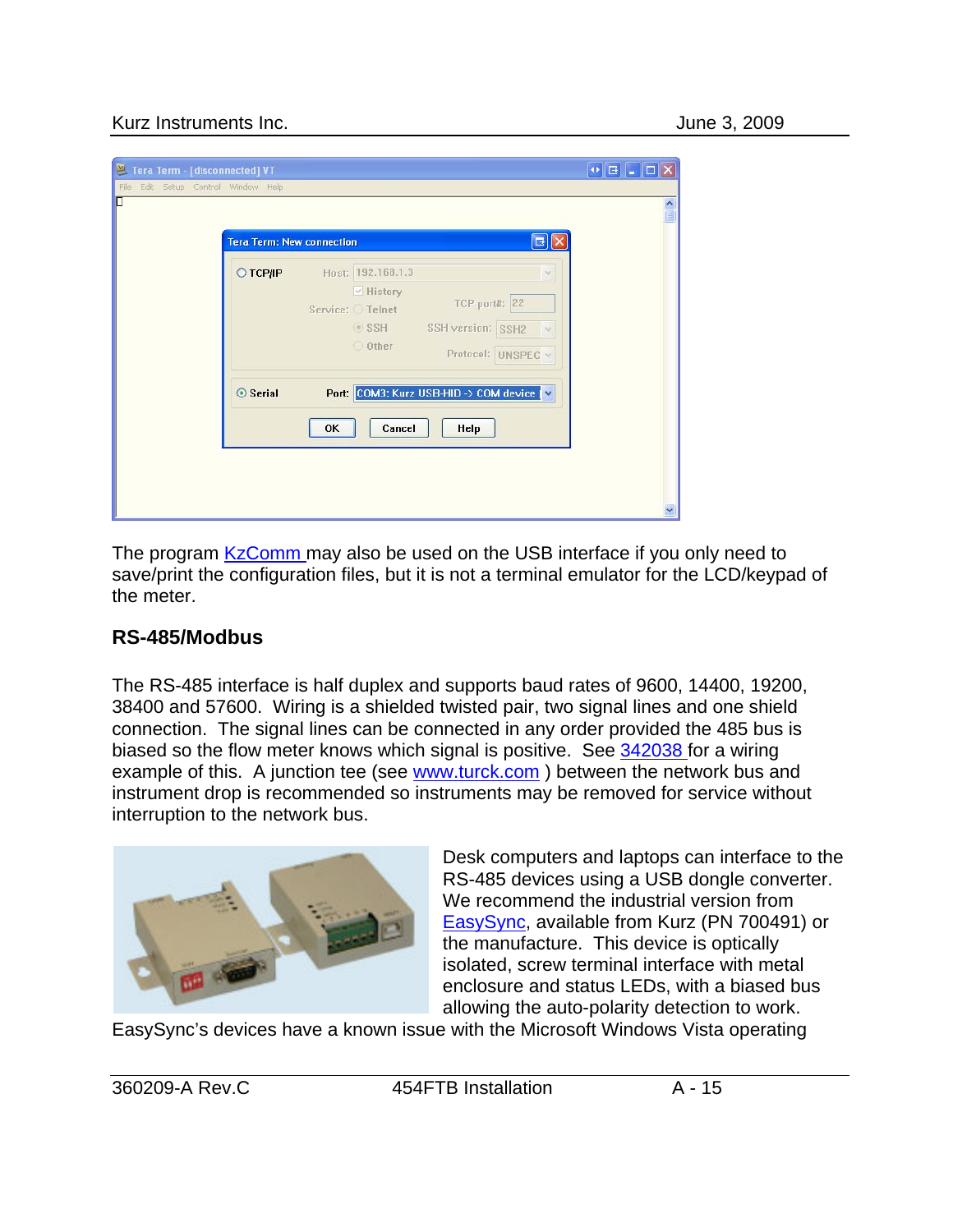system. Contact EasySync at [support@easysync-ltd.com](mailto:support@easysync-ltd.com) for help in installing the device.

The Modbus interface must be set for device address, protocol, baud rate, and byte order. See 342042 for more information on how to configure or verify Modbus communications settings. Once properly connected and configured, you will not only see the yellow LED flash for RS-485 receive activity, you will see the green LED flash for transmit or response of the flow transmitter. The MFT B-Series unit has two red LEDs used for receive and transmit, respectively. The full protocol specification and register variable map is found in the serial communications section of the manual.

# *5-Wire Sensor Connections*

For the TS version you must field install the wiring between the sensor and its electronics enclosures. In addition to the field wiring diagram 342038 you need to refer to 342039 for the TS part. This is a 5-wire connection which must use quality wire whose wire resistance is less than 1  $\Omega$  per wire. Each wire must be matched within 0.01  $\Omega$  or 10 m $\Omega$ so the lead length compensation can work properly. Without this, the Factory calibration and temperature compensation will not hold in the field. If the individual wires do not meet the matching specification, their length must be trimmed or extended until they match. The terminal strip for the sensor wire will accept up to 12 AWG wire (2.05 mm) which is good for 630 feet (192 m) between the sensor and electronics. However, the electronics terminal block TB1 is rated for 14 AWG (1.63 mm) max wire size.

To maintain the CE compliance of the product in the TS configuration, one must maintain a good shield around the 5 wires. This can be done with rigid conduit, EMT or a braided shielded multi-conductor cable between the sensor junction box and the sensor electronics enclosures. Conduit seals directly to the enclosures are still needed to meet the explosion-proof ratings. Peripherally bonded shielded cable glands work well but a simple cable gland and shield pigtail ground connection is sufficient. Hawke America (281 445 7400, [www.ehawke.com](http://www.ehawke.com/) ), makes a whole line of cable glands for shielded cable. Their Model 501 universal is one of many and has Exd safety ratings too, see installation info also. Some of these sizes and cable are also available as accessories from Kurz. See [section above](#page-7-0) with more recommend wiring methods for the 5-wire sensor connections.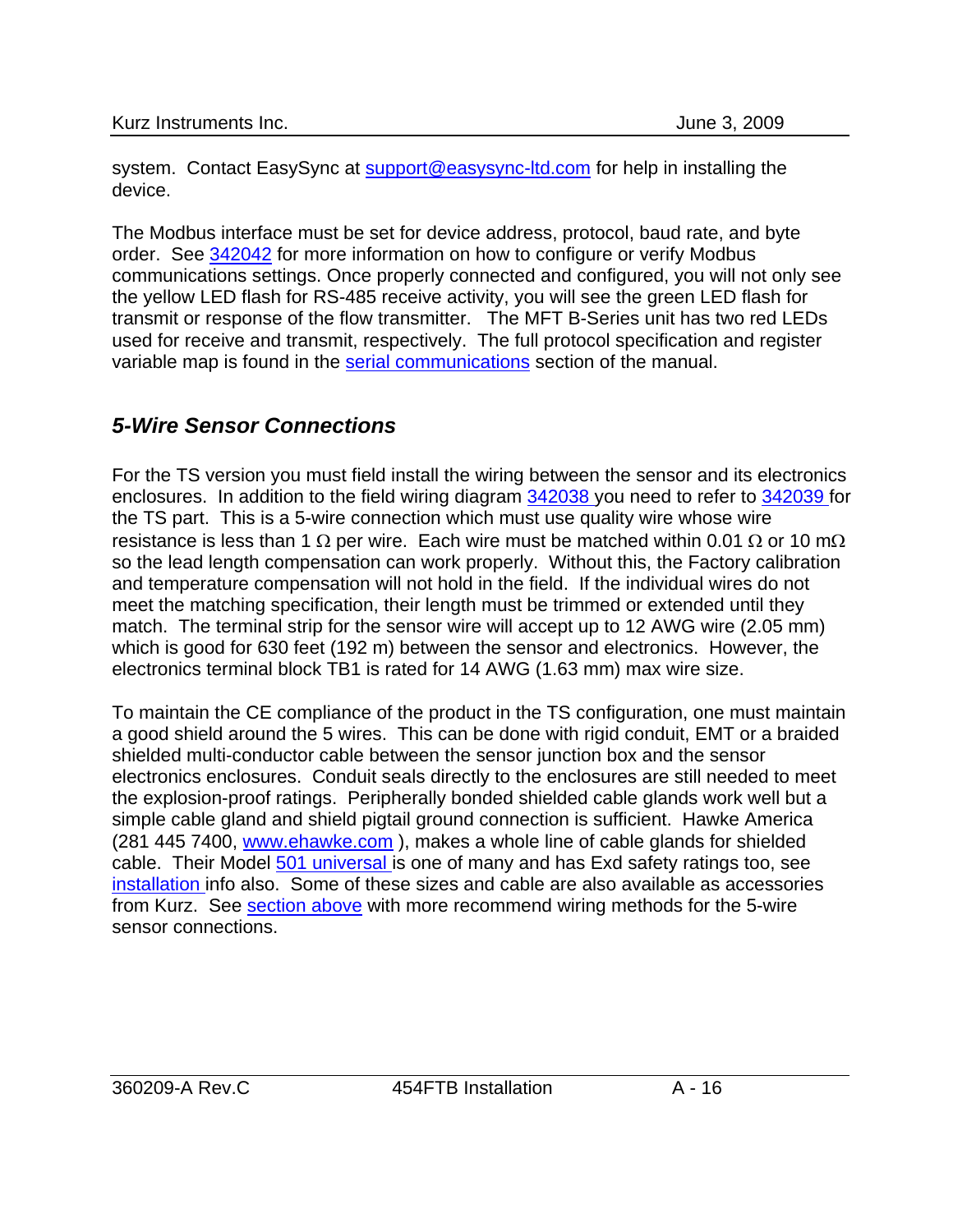

**Cable Gland Example with Braded Shielded cable on a TS configuration.** 

**Not recommend for CE compliance on the 5-wire sensor connections of the TS configuration:**

| <b>Type</b>                                                                                                                                                                   | Reason not to use it.                                                                          |  |
|-------------------------------------------------------------------------------------------------------------------------------------------------------------------------------|------------------------------------------------------------------------------------------------|--|
| Unshielded<br>twisted Pair, UTP                                                                                                                                               | No shielding                                                                                   |  |
| Armor Cable                                                                                                                                                                   | Spiral wrap armor wires are not an EMI<br>shield. Looks like an inductor at RF<br>frequencies. |  |
| <b>Flex</b> Conduit                                                                                                                                                           | Spiral wrap shell is not an EMI shield.                                                        |  |
| Liquid Tight<br>Better shield than lex conduit but will not<br>Conduit<br>hold up well over time due to oxidation of<br>the metal wrap joints that degrade the EMI<br>shield. |                                                                                                |  |
|                                                                                                                                                                               |                                                                                                |  |